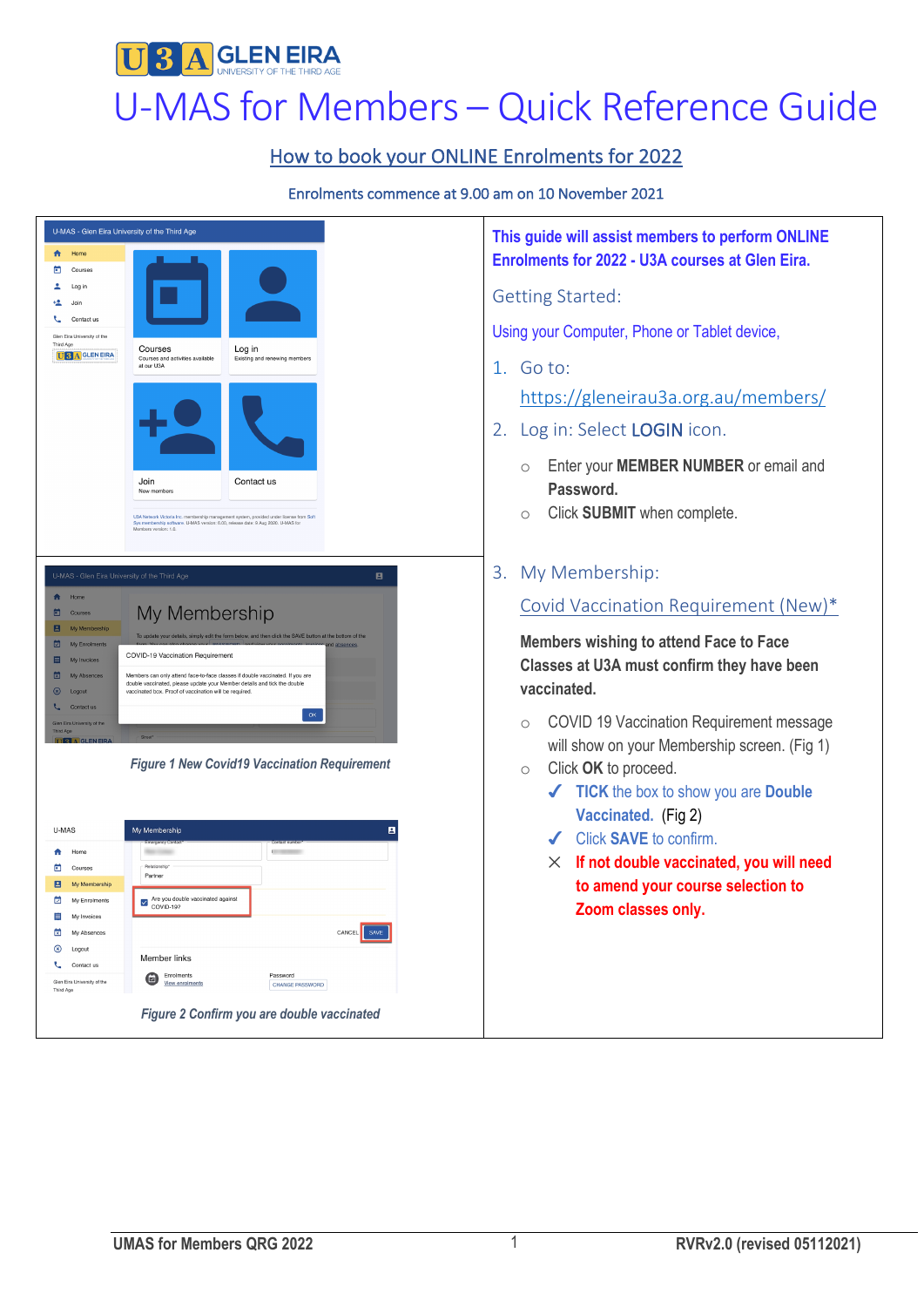

# UBA GLENEIRA<br>U-MAS for Members – Quick Reference Guide

# How to book your ONLINE Enrolments for 2022

#### Enrolments commence at 9.00 am on 10 November 2021

| U-MAS                                                                                                                                                                                                                                                                                                                                                                                                                                                                                    | My Membership<br>B                                                                                                                                                                 | 4. My Membership Details Screen:                                                                                                                                                                                                                                                                                                                                                                                                                                                                                                                  |
|------------------------------------------------------------------------------------------------------------------------------------------------------------------------------------------------------------------------------------------------------------------------------------------------------------------------------------------------------------------------------------------------------------------------------------------------------------------------------------------|------------------------------------------------------------------------------------------------------------------------------------------------------------------------------------|---------------------------------------------------------------------------------------------------------------------------------------------------------------------------------------------------------------------------------------------------------------------------------------------------------------------------------------------------------------------------------------------------------------------------------------------------------------------------------------------------------------------------------------------------|
| Home<br>Courses<br>n<br>$\vert$ 2 $\vert$<br>My Membership<br>⊡<br>My Enrolments<br>ᇀ<br>My Invoices<br>My Absences<br>⊠<br>Н<br>Cart<br>Checkout<br>⋒<br>Logout                                                                                                                                                                                                                                                                                                                         | Member links<br>Enrolments<br>回<br>View enrolments<br>Invoices<br>l≡<br>View and pay invoices<br>Absences<br>×<br>View and register absences<br>Password<br><b>CHANGE PASSWORD</b> | Select and check your membership details are<br>$\circlearrowright$<br>correct.<br>Confirm your Email address to receive all<br>$\circ$<br>correspondence from tutors.<br>EDIT your personal details if required.<br>$\circ$<br>Then click <b>SAVE</b> .<br>$\bigcirc$<br>On this screen, you may also change your<br>$\circ$<br>PASSWORD, View your ENROLMENTS,<br><b>INVOICES and ABSENCES.</b>                                                                                                                                                 |
|                                                                                                                                                                                                                                                                                                                                                                                                                                                                                          |                                                                                                                                                                                    | 5. Courses - Select Courses icon,<br>View courses by using NAVIGATION arrows.<br>$\circlearrowright$<br>Then use FILTERS and SORT Options to<br>narrow your selection/s. To select a course,<br>click and APPLY CHANGES.<br><b>My Enrolments</b><br>6.<br>Select MY ENROLMENTS from menu.<br>$\bigcap$<br>Click DOWNLOAD to PDF to PRINT full list of<br>$\bigcirc$<br>your ENROLMENTS.<br>7. My Absences<br>Select MY ABSENCES from menu.<br>$\bigcirc$<br>Select date and reason for your absence.<br>$\circ$<br>Click on SUBMIT when complete. |
| Legend:<br>Symbols when booking courses<br>This Course is full. If you select this Course you will be Wait Listed.<br>$\circledast$<br>с<br>This Course is in your Shopping Cart<br>You have successfully Enrolled in this Course<br>E<br>W.<br>You have been Wait Listed for this Course<br>(A)<br>This course is closed to new enrolments<br>$(\star)$<br>This course is new (recently added to the timetable)<br><b>Note:</b> If a course is cancelled, you will see a D for Deleted. |                                                                                                                                                                                    | If you wish to be removed from a<br>course at any time, you will need to<br>contact the Administration Team by<br>email-<br>smmsadmin@gleneirau3a.org.au                                                                                                                                                                                                                                                                                                                                                                                          |